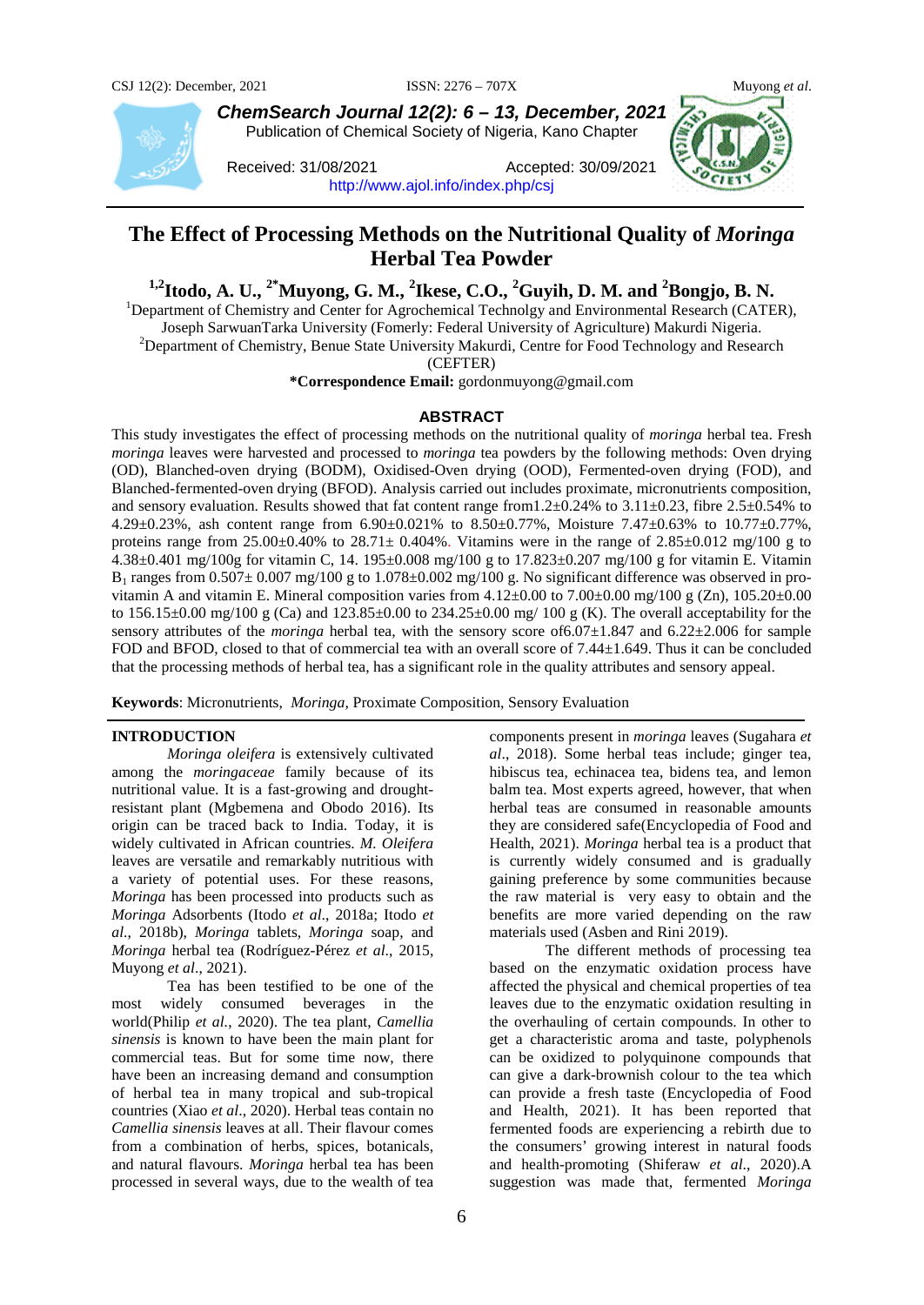*oleifera* leaf can be considered as a potential new product of plant calcium supplements(Dai *et al*., 2020). The investigation of the efficacy of fermented *M. oleifera* extract (FM) against high-fat diet (HFD)-induced glucose intolerance and hepatic lipid accumulation have been established (Shiferaw and Augustin, 2020).Recently research has shown that improvement in the nutrient release of *Moringa* leaf via microbial fermentation is a hopeful start and provides a foundation for further product development of *Moringa* leaf (Mengmeng *et al*., 2017).Solid-state fermented *Moringa oleifera* leaves with probiotics microbes have been a potential new product of plant calcium supplements(Mengmeng *et al*,. 2017).

In most developing countries, various herbs with applauded nutritive and medicinal benefits that are either prepared as infusions (teas) or decoctions for traditional home use have been reported. Among such herbs is *M. oleifera.* This herb is well known in Nigeria and constitutes domestic spices in several folk delicacies (Yahaya *et al*., 2014).Unfortunately, Brews derived from their decoctions and infusions are not widely consumed as herbal teas despite their nutritive and medicinal benefits highlighted in the literature. This problem has been attributed to the fact that consumers prefer commercial teas like Lipton, Green tea, Black tea, and Oolong tea, with a high sensory appeal compared to most herbal teas irrespective of their nutritional qualities. This present study seeks to determine the effect of multiprocessing methods on the nutritional and sensory appeal of *Moringa* herbal tea.

# **MATERIALS AND METHODS**

All chemicals used were of analytical grade. The equipment and other materials include; electronic balance, electric oven, centrifuge machine (K3,13036-14), Blender (Binatone BLG-452), UV spectrophotometer (2800P, SQP1010095007), measuring cylinder,<br>multipurpose vibrator (HY-2), pH meter multipurpose vibrator (HY-2), pH meter (OAKLON, SN:1564140), empty tea bags, aluminium foil, Whatman filter papers, sieve, distilled water.

#### *Sample Collection*

A fresh sample of *M. oleifera* leaves was harvested from a *Moringa* farm, located at the entrance of Amla village, Otukpo Local Government Area of Benue State. After collection, authentication was done at the Botany Laboratory, Benue State University Makurdi. The leaves were transported in vegetable baskets. After authentication, the leaves were taken to the Centre for Food Technology and Research (CEFTER) Laboratory for sample preparation.

#### *Processing of Moringa Herbal Tea Powders*

In the laboratory, the *M. oleifera* leaves were detached from the stalks, washed thoroughly under tap water, and allowed to drain. After draining properly, the sample was divided into portions of approximately equal weight and processed into *moringa* herbal tea powders (Muyong *et al*., 2021). The preparation of the herbal tea powders was in a way that mimics the processing of green teas, black teas and, Oolong teas powders.

The first portion, Oven-dried *moringa* herbal tea powder (OD) was prepared by blending *moringa* leaves to reduce the particle size, before being oven-dried at  $50^{\circ}$ C for 16 hours, thereafter, the dried sample was ground to powder with the aid of a blender, sieved and packaged in a plastic transparent airtight container. This was following the method of (Mansour *et al*., 2016). The Blanched-oven dried sample (BODM) was subjected to wet blanching for 3 minutes according to the method described by (Olabode *et al*,. 2015) with modifications. For the preparation of the oxidized sample, the *moringa* leaves were withered and blended to increase the surface area for enzymatic oxidation. The samples were spread on a tray, covered with a white muslin cloth, and kept for 18 hours in a ventilated place for natural oxidation to occur (Okafor and Ogbobe, 2015). Thereafter it was oven-dried at  $50^{\circ}$ C for 8 hours, processed to powder as sample OD. The fermented-oven dried sample (FOD) and the blanched-fermented-oven dried sample (BFOD) were prepared by solid-state fermentation of *moringa* leaf powder with *saccharomyces cerevisiae* as a starter probiotic microbe for 72 hours(Dai *et al*., 2020, Feitosa *et al*., 2020). Subsequently, the samples were oven-dried at  $50^{\circ}$ C for 8hours, processed to obtain the fermented *moringa* herbal tea powders. All the powdered samples were packaged in plastic airtight containers, stored in a dry place at room temperature, before analysis.

# *Proximate Analysis of Moringa Herbal Tea Powders*

The proximate analysis was carried out according to the standard method described by AOAC (AOAC, 2010). The percentage moisture content was determined at  $105^{\circ}$ C.The approximation of nitrogen was done using micro-Kjeldahl method for crude protein. Crude fat was extracted using Soxhlet apparatus and n-hexane as solvent. The sequential acid and alkaline hydrolysis were adopted for the crude fibre determination followed by ignition of the hydrolysate as described by AOAC (AOAC, 2010). The ash content was estimated with the aid of a muffle furnace at 500°C. The difference; that is, the sum of all the percentages of moisture, fat, crude protein, ash, and crude fibre was subtracted from 100% to account for the carbohydrate content. The energy value (caloric value) of the samples was calculated using the "Atwater factor" by multiplying the values of the crude protein, lipid, and carbohydrate by 3.99, 9.1, 3.99, respectively, and taking the sum of the product expressed in kcal (Sultana, 2020).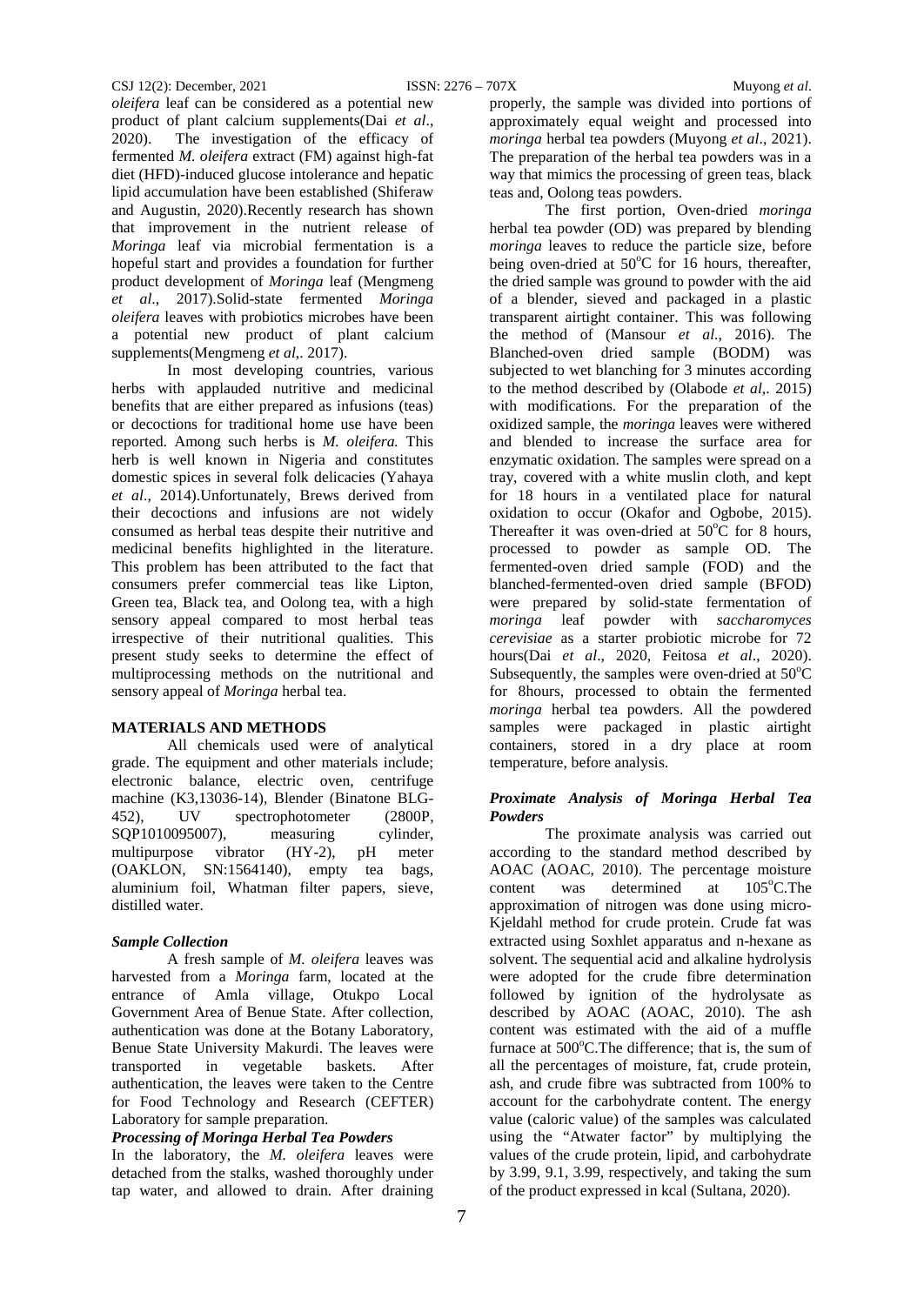# *Determination of Vitamins of Moringa Herbal Tea Powders*

# **i. Determination of Vitamin A**

Pro-vitamin A was quantified using a UV-Visible spectrophotometer as documented by (Omoboyowa, 2015). One gram of sample was extracted in 20 mL of petroleum ether and then evaporated to dryness. Chloroform acetic anhydride (2 mL) was added and 2 mL of TCA chloroform was added and the absorbance was measured at 620nm. The calibration curve was prepared using β-carotene as standard.

# **ii. Determination of Vitamin C**

Ascorbic acid was determined by titration using Standard indophenol solution (Olukayode and Adebayo 2010). Indophenol solution was prepared by dissolving 0.05 g of 2, 6-dichloro indophenol in water and diluted to 100 mL. Titration was done with the indophenols solution till a faint pink colour persists for 15seconds.

#### **iii. Determination of Vitamin E**

Vitamin E was determined as described by the Association of Official Analytical Chemists (AOAC, 2010). One gram of each sample was weighed, macerated with 20 mL of n-hexane in a test tube for 10 minutes, and centrifuged for 10 minutes at 5000 rpm. The solution was filtered with Whatman filter paper; 3mL of each filtrate was transferred into dry test tubes and evaporated to dryness in a boiling water bath. Following this, 2 mL of 0.5N alcoholic potassium hydroxide was added and boiled for 30 minutes in a water bath, and then 3 mL of n-hexane was added and shaken vigorously, 2 mL of ethanol was added to the residue, and 1mL of 0.2% ferric chloride in ethanol also added. Then 1mL of 0.5% 1,1- dipyridyl in ethanol was added followed by the addition of 1mL of ethanol. The solution was gently mixed and absorbance was taken at 520 nm against the blank.

# **iv. Determination of Vitamin B<sub>1</sub> (thiamine)**<br>The UV-Visible spectrophotometric

spectrophotometric method was used for the determination of thiamine described by(Omoboyowa, 2015). Five grams of the sample was homogenized in 50 mL ethanolic sodium hydroxide (1N solution). The extraction was done for 1hour. The Extract was filtered and the filtrate was used for analysis. An equal volume of 10 mL extract was added to an equal volume of  $0.1N K<sub>2</sub>Cr<sub>2</sub>O<sub>7</sub>$  solution. Standard thiamine solution was prepared similarly. The absorbance of the sample and the standard solutions were measured using a spectrophotometer at a wavelength of 360 nm.

# **v. Determination of Riboflavin (Vitamin**   $B_2$

Riboflavin, vitamin  $B_2$  was determined spectrophotometrically by macerating 5 g of

*moringa* herbal powder in 100 mL of 50% ethanol solution and for 1 hour. The extract was filtered with the aid of a filter paper into a 100 ml flask; 10 ml of the extract was pipetted into a 50 mL volumetric flask, 10 mL of 5% potassium permanganate and 10 mL of 30%  $H_2O_2$  were added and allowed to stand for 30 minutes in a water bath, 2 mL of 40% of Sodium sulphate was added. The solution was made up to 50 mL mark with distilled water and the absorbance was measured at 510 nm in a spectrophotometer (Omoboyowa, 2015). The standard Riboflavin was prepared similarly for the preparation of the calibration curve.

# **vi. Determination of Niacin (Vitamin B3)**

Five grams of sample was treated with 50 ml of 1N sulphuric acid  $(H_2SO_4)$  solution) for 30 minutes. The mixture was treated further with 3 drops of aqueous ammonia and filtered. The filtrate (extract) was used for the analysis. Standard niacin (nicotinic acid) solution was prepared and diluted as desired. 10 mL portion of the standard solution, sample extract, and 10 mL of the acid solution (treated with a drop of ammonia) was dispensed into separate flasks to serve as standard, the sample, and reagent blank respectively. Each of them was treated with 5 mL of normal potassium cyanide solution and acidified using 5 mL of 0.02 NH2SO4 solutions; in each case, the absorbance value was read at a wavelength of 470 nm. The reagent blank was used to calibrate the instrument at zero. Niacin content was estimated from the calibration curve(Omoboyowa, 2015).

#### *Determination of Minerals*

Four macro (Ca, Na, K, Mg) and four trace minerals (Fe, Cu, Mn, and Zn) were determined by Atomic Absorption Spectrophotometer. The optimum range for each element was prepared and all the operational instruction for setting up the instrument for the analysis of specific element was strictly followed(AOAC, 2010).The ash residue of each sample was digested with 5 mL of concentrated nitric acid, filtered and the filtrate transferred to 100 mL volumetric flask and diluted with distilled water to 100 mL, stored at room temperature while awaiting AAS analysis.

#### *Sensory Evaluation of the Moringa Herbal Teas*

Sensory evaluation of the *moringa* herbal tea was carried out following a 9 –point hedonic scale(Wickramasinghe *et al*., 2020). Empty bags of size 60 x 60 mm, environmentally friendly foodgrade filter paper was purchased from Jumia online shopping mall, to serve as teabags. Two grams of herbal tea powder were measured in each tea bag. A total of 30 panelists consisting of Post-Graduate students and some staff of Benue State University (BSU) took part in the sensory evaluation. One tea bag of herbal was submerged in 100 mL of hot water for 3 minutes and Panelists were required to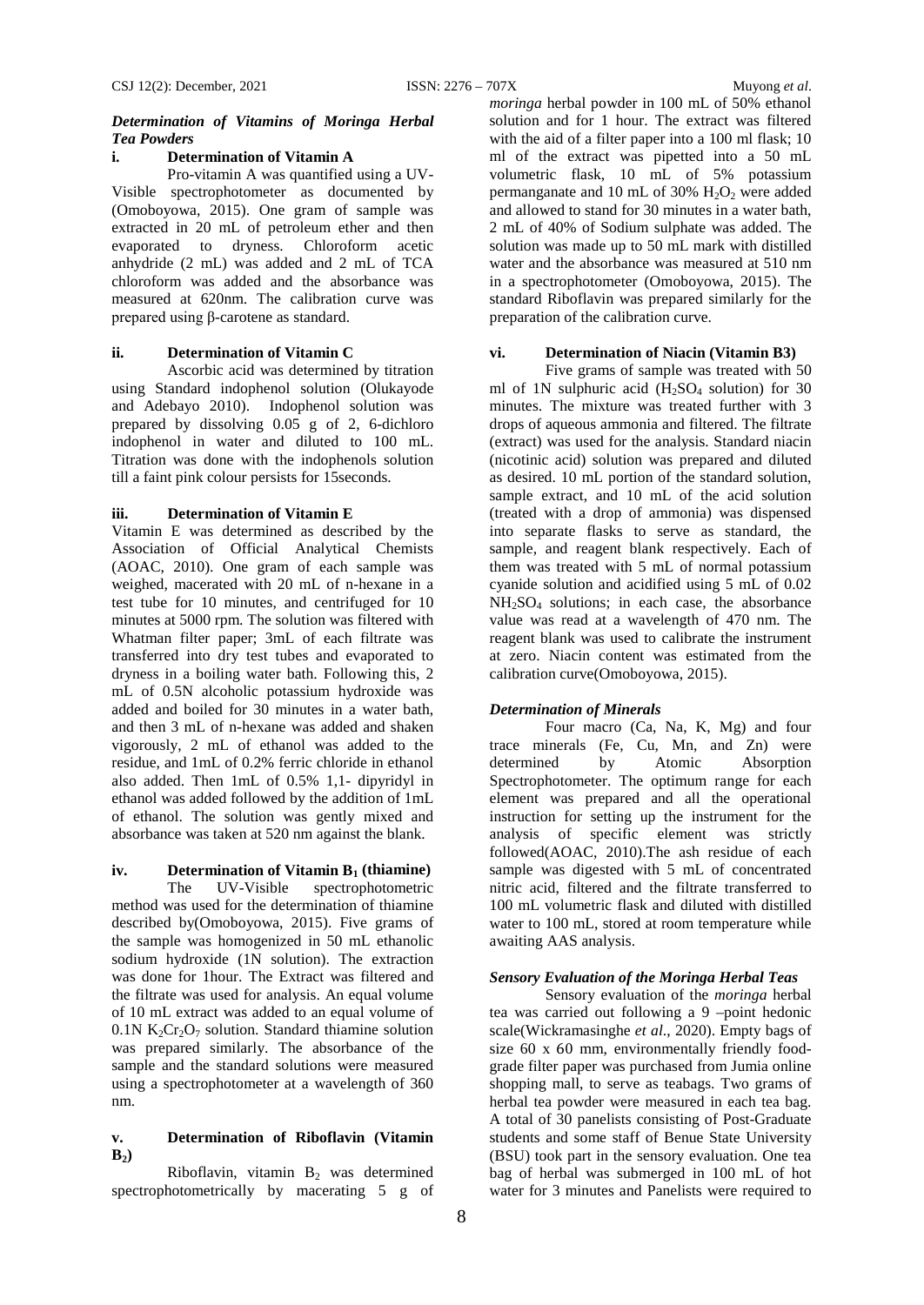evaluate the organoleptic properties (appearance, aroma, taste, and general acceptability) using a nine-point Hedonic scale with 1, 2, 3, 4, 5, 6, 7, 8 and 9 being disliked extremely, dislike very much, dislike moderately, dislike slightly,  $5$  = neither like nor a dislike, like slightly, like moderately, like very much and like extremely respectively.

### *Statistical Analysis*

Values were reported as mean values ± SD and levels of significance were tested using the one-way analysis of variance (ANOVA) using Statistical Package Social Science (SPSS) version 23.0 software. The ANOVA and PosthocTukey Alpha Test (0.05) were used to compare the mean values among groups.

# **RESULTS AND DISCUSSION**

The results of the proximate composition are reported in Table1. The percentage moisture content of the various powdered samples varied significantly. Sample OD recorded the highest moisture content of 10.77±0.75% and FOD had the lowest moisture content of 7.47  $\pm$  0.63 %. It was observed that as the processing methods advance, the moisture content reduces. It was also noticed that blanched samples have a lower moisture content compared to others. The low moisture content in sample FOD and BFOD can be attributed to solid-state fermentation. All the moisture content was within the permissible limits for herbal tea powders and within that reported in commercial tea(Okafor and Ogbobe 2015; Shaizad *et al*., 2020). The low moisture content of *moringa* tea samples is anticipated as it contributes to being agood storage quality of *moringa* tea. The percentage fat content was generally low for all the samples. This is because *moringa* leaves contain less fat compared to the seeds. The lowest value was 1.86±0.03% recoded in sample OOD. The fat contents deviated from some reported in the literature (Okiki *et al.*, 2015). The crude protein content was observed to agree with most reports in the literature, supporting the fact that *moringa* leaf is a good source of protein (Okiki *et al,*. 2015). The protein content of the OD sample was 28.71±0.404 %, higher than others, which can be attributed to the fact that this sample was subjected to fewer processing steps. About 25.00±0.40% was recorded in BOD and the decrease observed here can be attributed to wet blanching. Some proteins might have leached into the water during wet Blanching. The results suggest that *moringa* herbal powder can be explored for addressing protein and energy malnutrition. Ash content was as high as 8.8±0.0296 % for BFOD to 7.3±0.02 % for OOD compared to that of commercial tea and other herbal tea powders. The ash content was in the range of some reported literature(Okiki *et al*, 2015,;Wickramasinghe *et al*., 2020). This is an indication of the rich mineral content of the *moringa* leaf.

The processing methods significantly affected the vitamin  $B_2$  and  $B_3$ content of the *moringa* herbal tea powders except for pro-vitamin A and Vitamin E (fat-soluble vitamins). Vitamin C was greater in the OD sample  $(4.38 \pm 0.041 \text{ mg}/100$ g) and least in the BOOD sample  $(1.135 \pm 0.07)$ mg/100 g) Table 2. Pro-vitamin A and vitamin E were not statistically different from one sample to another. The vitamin C was lower than 17.3 mg /100 g in dried moriga leaves reported in the literature, which can be attributed to geographical location and processing methods(Lamidi *et al*., 2017). Among the B complexes, vitamin  $B_2$  was the most abundant ranging from  $5.566 \pm 0.063$ mg/100g to  $6.537 \pm 0.069$  mg/100 g. Vitamins are organic compounds present in trace amounts in our foods. Functions include growth, coordination, and development (Prasanth *etal*., 2019).

Research has reported that *moringa* leaves contain a wealth of minerals. Among all the samples of *moringa* tea powders, calcium  $(155.15\pm0.00 \text{ mg}/100 \text{ g})$  and potassium  $(234.25\pm0.00)$  were the most abundant (Table 3). As opposed to other researches, potassium was the most abundant mineral present rather than calcium(Prasanth *et al*., 2019). Processing methods affected the mineral content of the herbal tea powders in various ways. The high zinc content in OD, FOD, and BFOD is an indication that it can play an important role in the management of diabetes (Prasanth *et al*., 2019). This is also in the affirmation that fermented *moringa* is known to better manage diabetes than unfermented *moringa*. Iron is an important mineral in the prevention of anemia found in a reasonable amount in all the samples (Okiki *et al., 2015)***.**The high mineral composition of Ca, K, and Zn was in line with that reported in almond-carrot fortified cookies for the purposed of micronutrient enrichment (Guyih *et a*l,. 2020).These minerals are important co-factors found in the structure of certain enzymes and are indispensable in numerous biochemical pathways (Soetan *et al.,* 2016).

The score from the sensory evaluation (Table 4) shows that commercial tea had a better score for general acceptability compared to all the herbal tea samples. Other parameters like appearance, taste, and aroma, shows that panelist preferred Lipton to the *moringa* herbal tea. Among the *moringa* herbal tea samples, OD had the poorest taste score of 4.63±1.69 compared to FOD and BFOD with a score of 5.81±2.149 and 6.04±1.971 respectively. They were no significant difference for an appearance at  $P < 0.05$ . The fermented sample has a score similar to Lipton tea. Sensory evaluation data differ from that earlier reported which stated that panelists preferred *moringa* to Lipton tea (Madukwe *et al.,*2013).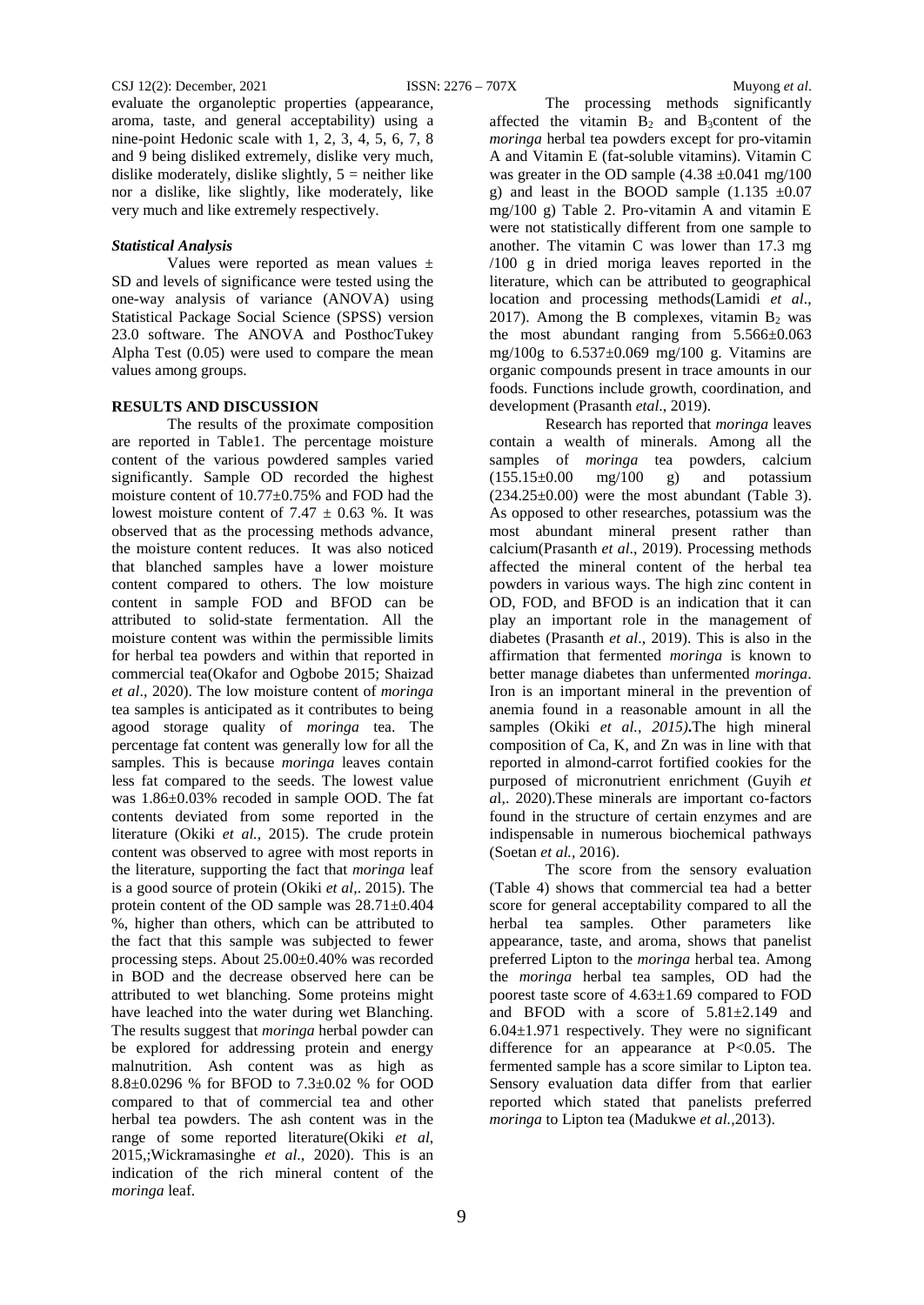### CSJ 12(2): December, 2021 ISSN: 2276 – 707X Muyong *et al*.

| <b>Parameters</b> |                             | Values                |                             |                             |                          |
|-------------------|-----------------------------|-----------------------|-----------------------------|-----------------------------|--------------------------|
|                   | OD                          | <b>BODM</b>           | <b>OOD</b>                  | <b>FOD</b>                  | <b>BFOD</b>              |
| Moisture $(\%)$   | $10.77^{\rm a} \pm 0.75$    | $9.98^b \pm 1.22$     | $9.71^{\circ} \pm 0.8$      | $8.107^d \pm 0.10$          | $7.47^{\rm d} \pm 0.63$  |
| Ash $(%)$         | $8.5^{\text{abd}} \pm 0.77$ | $8.20^{abc} \pm 0.8$  | $7.30^{bcd} \pm 0.2$        | 6.9bd $^{\rm e}{\pm}0.021$  | $8.8d^e \pm 0.29$        |
| Fat $(\%)$        | $3.11^{ab} \pm 0.23$        | $2.761^b \pm 0.33$    | $2.47^{\circ} \pm 0.093$    | $1.20^{ab} \pm 0.24$        | $1.4^a \pm 0.66$         |
| Protein $(\%)$    | $28.71^a \pm 0.404$         | $25.00^{ab} \pm 0.40$ | $27.215^{\circ}$ ± 0.40     | $28.81^{\circ}$ ±0.40       | $27.89^{\rm d} \pm 0.04$ |
| Fibre $(\% )$     | $4.29^a \pm 0.23$           | $3.152^b \pm 0.36$    | $3.03^{\circ} \pm 0.07$     | $3.40^{\circ} \pm 0.12$     | $2.50^a \pm 0.54$        |
| Carbohydrate (%)  | $44.47^{ab}$ $\pm 0.43$     | $50.79^{ab} \pm 1.86$ | $50.2^{\rm ac}$ ± 0.25      | $51.40^{\text{ae}}\pm 0.13$ | $51.95^a \pm 1.05$       |
| En. Val(Kcal)     | $320.30^a \pm 0.09$         | $327.52^b \pm 5.26$   | $331.43^{\circ}$ $\pm 4.72$ | $331.41^{\rm e} \pm 0.36$   | $331.9^e \pm 3.80$       |

| Table 1: Proximate composition and energy values of <i>moringa</i> herbal tea powders processed using varying methods |  |  |  |
|-----------------------------------------------------------------------------------------------------------------------|--|--|--|

OD = Oven-dried *moringa* herbal tea powder, BODM = Blanched-oven dried *Moringa* herbal tea powder, OOD= Oxidised-oven dried *moringa* herbal tea powder, FOD= Fermented-oven dried *Moringa* herbal tea powder, BFOD= Blanched-Fermented-Oven dried *moringa* herbal tea powder. Values represent the mean with ±SD. Different Super scripts represent values significantly different at  $p < 0.05$ 

|  | Table 2: Vitamins content in <i>Moringa</i> herbal tea powders processed using varying methods |  |  |  |  |
|--|------------------------------------------------------------------------------------------------|--|--|--|--|
|--|------------------------------------------------------------------------------------------------|--|--|--|--|

|             |                     |                           | Values(mg $/100$ g) |                              |                              |                          |
|-------------|---------------------|---------------------------|---------------------|------------------------------|------------------------------|--------------------------|
| Samples     | Vit C               | $v$ it $B_1$              | Vit $B_2$           | Vit $B_3$                    | Pro-Vit A                    | Vit E                    |
| <b>OD</b>   | $4.38^a \pm 0.041$  | $1.009^a \pm 0.001$       | $5.566^a \pm 0.063$ | $0.107^{\rm a}$ ±0.00        | $13.169^a \pm 0.05$          | $14.195^{\circ}$ ± 0.008 |
| <b>BOD</b>  | $3.514b+0.043$      | $1.078^a \pm 0.002$       | $6.537^a \pm 0.069$ | $0.114^{b} \pm 0.00$         | $15.881^{b} \pm 0.043$       | $15.502^{\circ}$ ± 0.033 |
| <b>OOD</b>  | $2.850^a \pm 0.012$ | $0.507^{\rm a} \pm 0.007$ | $5.217^b \pm 0.032$ | $0.141^{\circ}$ ± 0.000      | $16.734^{\circ}$ $\pm 0.322$ | $18.499^{\circ}$ ±0.046  |
| <b>FOD</b>  | $3.684^a \pm 0.061$ | $0.084^{b} \pm 0.006$     | $5.063^a \pm 0.005$ | $0.121^{d} \pm 0.028$        | $16.662^{\circ}$ ± 0.016     | $17.823^{\circ}$ ± 0.207 |
| <b>BFOD</b> | $3.466^a \pm 0.056$ | $0.850^a \pm 0.016$       | $5.329^a \pm 0.700$ | $0.140^{\text{d}} \pm 0.000$ | $15.484^{\circ}$ ± 0.136     | $13.307^{\circ}$ ± 0.238 |

OD = Oven-dried *moringa* herbal tea powder, BODM = Blanched-oven dried *Moringa* herbal tea powder, OOD= Oxidised-oven dried *moringa* herbal tea powder, FOD= Fermented-oven dried *Moringa* herbal tea powder, BFOD= Blanched-Fermented-Oven dried *moringa* herbal tea powder. Values represent the mean with ±SD. Different Super scripts represent values significantly different at  $p < 0.05$ .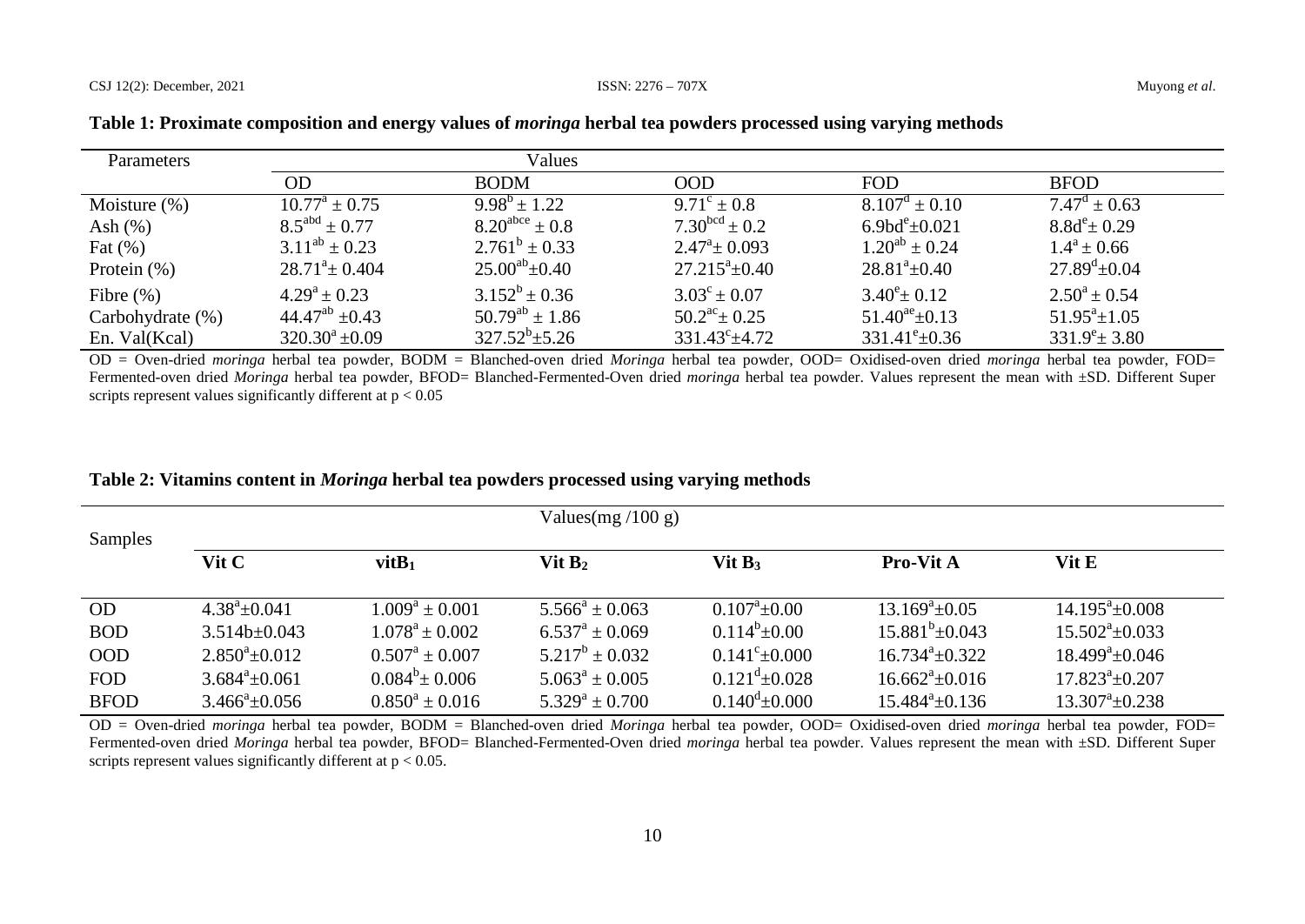|  |  |  | Table 3: Mineral composition of <i>Moringa</i> herbal tea powders processed using varying methods. |
|--|--|--|----------------------------------------------------------------------------------------------------|
|--|--|--|----------------------------------------------------------------------------------------------------|

|                           |                                            |                                                   | Minerals                                    | (mg/100 g)                                   |                                                      |                                              |                                              |                                              |
|---------------------------|--------------------------------------------|---------------------------------------------------|---------------------------------------------|----------------------------------------------|------------------------------------------------------|----------------------------------------------|----------------------------------------------|----------------------------------------------|
| Samples                   | Zn                                         | Na                                                | Mg                                          | $\mathbf{C}\mathbf{u}$                       | Mn                                                   | Fe                                           | Ca                                           | Κ                                            |
| <b>OD</b>                 | $6.45^{\circ}$ ± 3.5                       | $65.12^{\circ}$ ±0.00                             | $71.00^{\circ}$ ± 0.00                      | $1.75^a \pm 0.00$                            | $14.29^a \pm 0.01$                                   | $1.65^{\circ}$ ±0.00                         | $125.14^a \pm 0.01$                          | $234.25^{\circ}$ ± 0.00                      |
| <b>BODM</b>               | $4.12^b \pm 0.0$                           | $48.85^b \pm 0.00$                                | $75.87^b \pm 0.00$                          | $1.95^b \pm 0.00$                            | $15.35^b \pm 0.01$                                   | $2.01^b \pm 0.01$                            | $155.15^b \pm 0.00$                          | $19562^{\mathrm{a}}\pm0.00$                  |
| <b>OOD</b>                | $4.55c \pm 0.0$                            | $70.01^{\circ}$ ±0.00                             | $81.02^b \pm 0.01$                          | $2.16^b \pm 0.00$                            | $16.25^{\rm b} \pm 0.00$                             | $2.45^{\circ}$ ±0.00                         | $156.15^b \pm 0.00$                          | $155.25^{\text{a}} \pm 0.00$                 |
| <b>FOD</b><br><b>BFOD</b> | $6.96^{\rm d}$ ±0.0<br>$7.00^{\circ}$ ±0.0 | $50.55^{\circ}$ ±0.00<br>$42.66^{\circ} \pm 0.04$ | $70.55^b \pm 0.01$<br>$65.95^{\circ}$ ±0.00 | $2.65^{\circ}$ ±0.00<br>$2.65^{\circ}$ ±0.00 | $23.39^{\circ} \pm 0.01$<br>$33.09^{\circ} \pm 0.02$ | $4.13^b \pm 0.01$<br>$5.06^{\rm d} \pm 0.02$ | $125.32^b \pm 0.00$<br>$105.20^{b} \pm 0.00$ | $123.85^{b} \pm 0.00$<br>$119.04^b \pm 0.00$ |

OD = Oven-dried *moringa* herbal tea powder, BODM = Blanched-oven dried *Moringa* herbal tea powder, OOD= Oxidised-oven dried *moringa* herbal tea powder, FOD= Fermented-oven dried *Moringa* herbal tea powder, BFOD= Blanched-Fermented-Oven dried *moringa* herbal tea powder. Values represent the mean with ±SD. Different Super scripts represent values significantly different at  $p < 0.05$ .

# **Table 4: Sensory evaluation of** *moringa* **herbal tea**

|             | <b>Parameters</b>     |                               |                             |                              |  |  |
|-------------|-----------------------|-------------------------------|-----------------------------|------------------------------|--|--|
| Samples     | <b>Taste</b>          | <b>Aroma</b>                  | Appearance                  | <b>Overall Acceptability</b> |  |  |
| <b>OD</b>   | $4.63^{\circ}$ ±2.169 | $4.63^{\circ}$ ± 2.097        | $6.26^{\circ}$ ±1.810       | $5.48^{\circ} \pm 1.847$     |  |  |
| <b>BODM</b> | $5.59^{ab} \pm 2.080$ | $5.07^{\mathrm{a}}\pm2.129$   | $6.19^a \pm 2.131$          | $6.07^{ab}$ ± 2.093          |  |  |
| <b>OOD</b>  | $5.48^{ab} \pm 2.260$ | $5.44^a \pm 1.908$            | $6.63^{\circ}$ ± 2.041      | $6.07^{ab}$ ± 2.093          |  |  |
| <b>FOD</b>  | $5.81^{ab} \pm 2.149$ | $5.78^{\mathrm{a}} \pm 1.948$ | $6.07^{\mathrm{a}}\pm2.018$ | $5.89^{ab}$ ± 1.867          |  |  |
| <b>BFOD</b> | $6.04^{ab}$ ± 1.971   | $5.96^{ab} \pm 1.891$         | $6.33^{\circ}$ ±2.000       | $6.22^{ab} \pm 2.006$        |  |  |
| <b>LPT</b>  | $6.48^b \pm 2.242$    | $7.33^b \pm 1.074$            | $7.52^a \pm 1.528$          | $7.44^b \pm 1.649$           |  |  |

OD = Oven-dried *moringa* herbal tea powder, BODM = Blanched-oven dried *Moringa* herbal tea powder, OOD= Oxidised-oven dried *moringa* herbal tea powder, FOD= Fermented-oven dried *Moringa* herbal tea powder, BFOD= Blanched-Fermented-Oven dried *moringa* herbal tea powder, LPT=Lipton tea. Values represent the mean scores with  $\pm$ SD.Different Super scripts represent values significantly different at  $p < 0.05$ .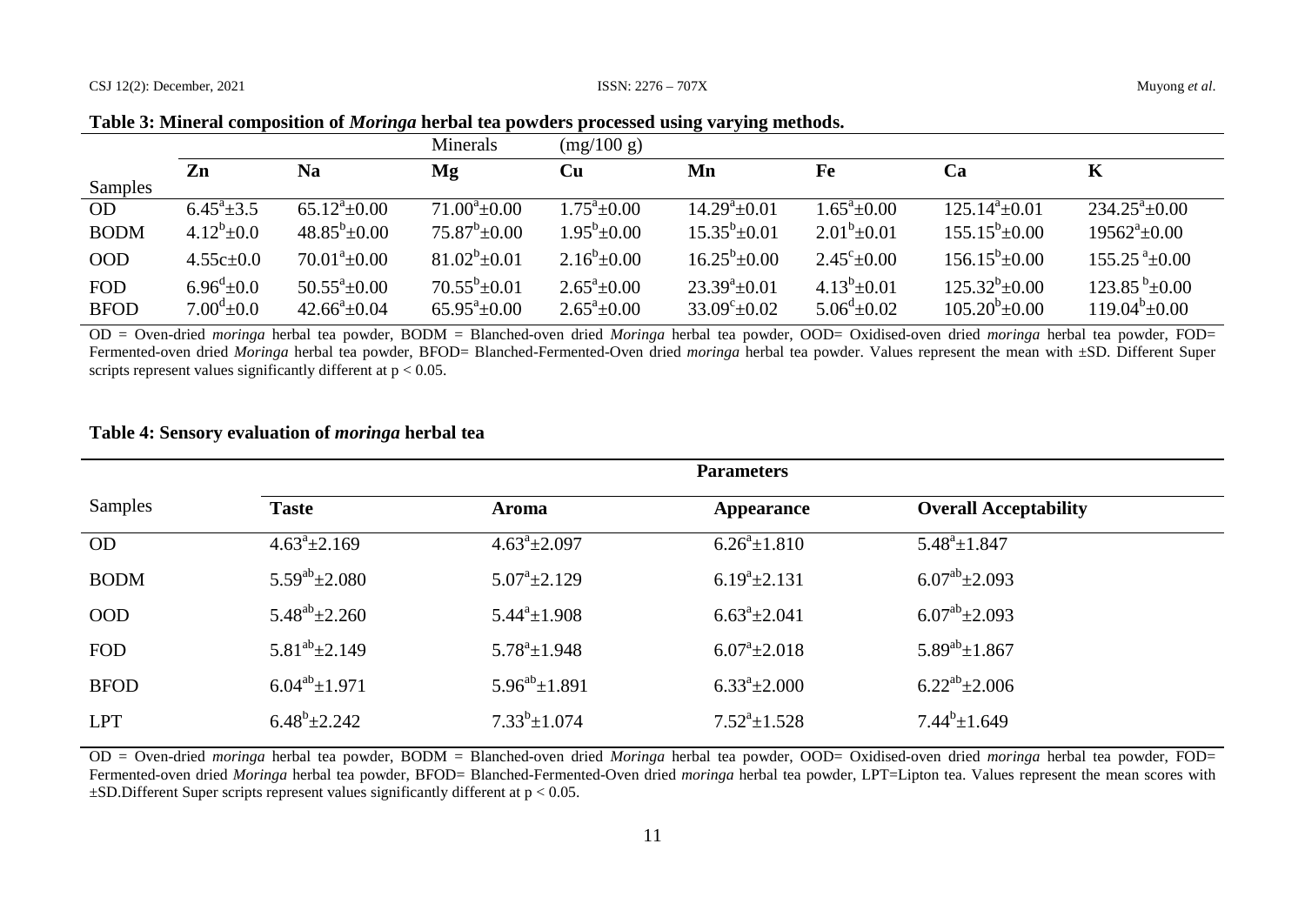The study revealed that different multiprocessing methods of *moringa* leaves into herbal tea have significant quality attributes and sensory appeal. *Moringa* herbal tea can serve as a substitute for Lipton tea. Its nutritional value exceeds Lipton tea and this makes it suitable for all age groups. The combination of wet blanching, oxidation, and solid-state fermentation in the processing of *moringa* oleifera into herbal tea revealed that the solid-state fermentation process is the most promising processing method among other methods studied.

# **ACKNOWLEDGMENTS**

The authors would like to appreciate The Centre for Food Technology and Research (CEFTER) and the Department of Chemistry, Benue State University Makurdi for the research opportunity and the laboratory authorization.

# **REFERENCES**

- Asben, A., Rini,B., and Aini, L. (2019). International Conference on Sustainable Agriculture. In *The Different of Processing Method Against Polyphenol and Antioxidant Activity of Moringa Herbal Tea*, 1–9.
- AOAC. (2010) Official Methods of Analysis, Association of Official Analytical Chemists, Washington, D.C., USA. 15th Edition, Pp. 807-928. 2010.
- Dai, J., Tao, L., Shi, C.,Yang, S., Li, D., Sheng, J., Tian, T.. (2020). Fermentation Improves Calcium Bioavailability in *Moringa* Oleifera Leaves and Prevents Bone Loss in Calcium-Deficient Rats." *Food Science and Nutrition* 8(7): 3692–3703.
- Encyclopedia of Food and Health | ScienceDirect. https://www.sciencedirect.com/referencew ork/9780123849533/encyclopedia-offood-and-health (June 11, 2021).
- Feitosa, P. R., Santos, T.R. J., Gualberto, N.C., Narain, N., and de Aquino Santana, L.C.L. (2020). Solid-State Fermentation with Aspergillus Niger for the Bio-Enrichment of Bioactive Compounds in *Moringa* Oleifera (*Moringa*) Leaves. *Biocatalysis and Agricultural Biotechnology* 27(03): 101709.
- Guyih, M.D, Ahure, D. and Eke, M.O. (2020). Production and Quality Evaluation of Cookies from Wheat , Almond Seed and Carrot Flour Blends. *International Journal of Food Science and Biotechnology* 5(4): 55–61.
- Itodo A.U., Wuana, R.A and Wombo, P.D. (2018a). On The Characterization, Utilization and Wastewater Detoxification Potential of *Pyrolysed Moringa oleifera* Pods and Shells Part A: Sorbent Preparation and Characterization.

*Chemical Methodologies*, 2(3):204-222. doi: 10.22034/chemm.2018.61056.

- Itodo A.U., Wuana, R.A and Wombo, P.D. (2018b). On The Characterization, Use and Wastewater Detoxification Potential of Pyrolyzed *Moringa oleifera* Pods and Shells Part B: Sorption Isotherm, Kinetic, and Thermodynamic study', *Chemical Methodologies*, 2(2): 166-180. \doi: 10.22034/chemm.2018.60131
- Lamidi, W.A, Mosobalaje A.M, and Doyinsola, O.O. (2017). Effects of Planting Locations on the Proximate Compositions of *Moringa* Oleifera Leaves. *Journal of Applied Sciences and Environmental Management* 21(2): 331–38.
- Madukwe, E.U., Ezeugwu, J.O, andEme, P.E. (2013). Nutrient Composition and Sensory Evaluation of Dry *Moringa* Oleifera Aqueous Extract." *International Journal of Basic & Applied Sciences* 13(3): 100– 102.
- Mansour, S.Y, Seham, F.E, Gehan, A.E, and Siliha,H.A. (2016). Effect Of Drying Methods On Chemical Composition Of *Moringa* Leaves Powder. *Zagazig Journal of Agricultural Research* 43(6): 2099– 2114.
- Mengmeng, Z., Wang T, Chuanqi, X., and Yewei, H.,(2017). Solid-State Fermentation of *Moringa* Oleifera Leaf Meal Using Bacillus Pumilus CICC 10440.*Journal of Chemical Technology & Biotechnology* 92:(1): 2083–2089.
- Mgbemena, N.M., and Obodo,G.A. (2016). Comparative Analysis of the Proximate and Mineral Composition of *Moringa* Olerifera Roots, Leaves and Seeds Obtained in Okigwe Imo State Nigeria. *Journal of Science Technology and Environment Informatics* 3(2):207–12.
- Muyong G.M., Itodo A.U., Ikese C.O., Wakai T.N. and Ngunjoh C.E. (2021). Phytochemical, Antioxidant and Spectral Characteristics of *Moringa* Herbal Tea Processed Using Different Methods*. FUAM Journal of Pure and Applied Science*, 1(2):1-9
- Okafor, G.I, and Nkemakonam, M.O. (2015). Production and Quality Evaluation of Green and Black Herbal Teas from *Moringa* Oleifera Leaf. *Journal of Food Resource Science* 4(3): 62–72.
- Okiki,P.A. Osibote,I.A. Balogun,O. Oyinloye, B.E. Idris,O. and Asoso, S.O. (2015). Evaluation of Proximate, Minerals, Vitamins and Phytochemical Composition of *Moringa* Oleifera Lam. Cultivated in Ado Ekiti, Nigeria. *Advances in Biological Research* 9(01): 436–43.
- Olabode, Z., Charles, T.A, Babatunde, O., and Abiodun, A. A. (2015). Effects of Drying Temperature on the Nutrients of *Moringa*